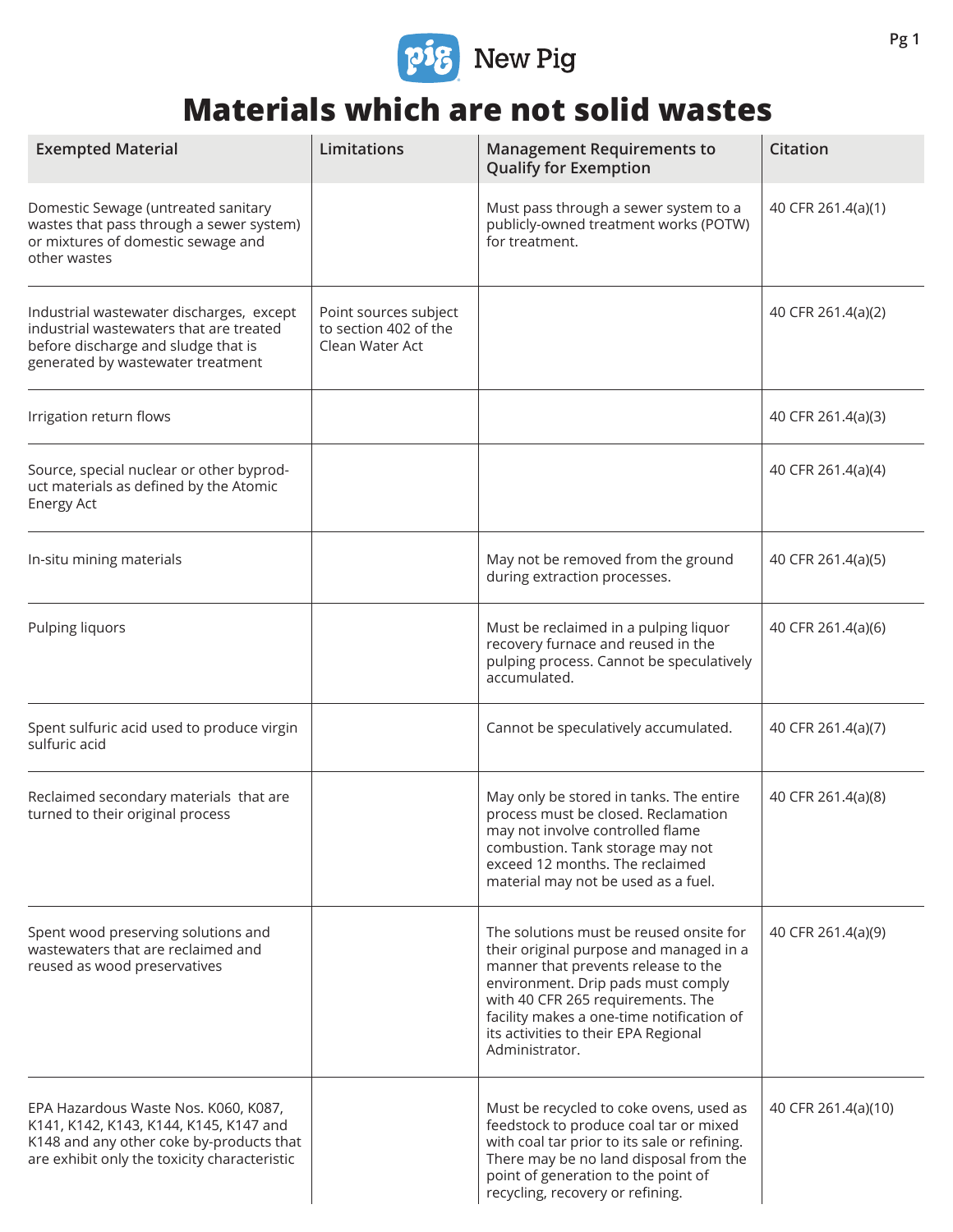| <b>Exempted Material</b>                                                                                                                                                                                         | Limitations                                                                                         | <b>Management Requirements to</b><br><b>Qualify for Exemption</b>                                                                                                                                                                                                                                                                                                                                                                                                                   | <b>Citation</b>     |
|------------------------------------------------------------------------------------------------------------------------------------------------------------------------------------------------------------------|-----------------------------------------------------------------------------------------------------|-------------------------------------------------------------------------------------------------------------------------------------------------------------------------------------------------------------------------------------------------------------------------------------------------------------------------------------------------------------------------------------------------------------------------------------------------------------------------------------|---------------------|
| Nonwastewater splash condenser dross<br>residue from the treatment of emission<br>control dust/sludge (K061)                                                                                                     | Electric furnaces used<br>in steel production                                                       | Must be shipped in drum (if shipped)<br>and not land disposed before recovery.                                                                                                                                                                                                                                                                                                                                                                                                      | 40 CFR 261.4(a)(11) |
| Oil-bearing hazardous secondary materi-<br>als (sludge, byproducts or spent materi-<br>als) generated at a petroleum refinery<br>and inserted into the petroleum refining<br>process                             | Petroleum refining<br>(SIC 2911)                                                                    | Material may not be placed on land or<br>speculatively accumulated before<br>recycling. The waste may be recycled at<br>the same facility where it is generated or<br>sent to another refinery.                                                                                                                                                                                                                                                                                     | 40 CFR 261.4(a)(12) |
| Excluded scrap metal                                                                                                                                                                                             |                                                                                                     | Must be recycled.                                                                                                                                                                                                                                                                                                                                                                                                                                                                   | 40 CFR 261.4(a)(13) |
| Shredded circuit boards that are free of<br>mercury switches, mercury relays and<br>nickel-cadmium batteries or lithium<br>batteries                                                                             |                                                                                                     | Must be stored in containers to prevent<br>release to the environment prior to<br>recovery.                                                                                                                                                                                                                                                                                                                                                                                         | 40 CFR 261.4(a)(14) |
| Kraft mill steam condensate                                                                                                                                                                                      | Applies only to<br>combustion at the mill<br>that generated the<br>condensate                       |                                                                                                                                                                                                                                                                                                                                                                                                                                                                                     | 40 CFR 261.4(a)(15) |
| Spent materials generated from the<br>primary mineral processing industry                                                                                                                                        | Primary mineral<br>processing industry                                                              | Materials must be legitimately recycled<br>to recover minerals, acids, cyanide,<br>water or other valuables. May not be<br>speculatively accumulated. Spent<br>materials must be stored in specified<br>tanks, containers, pads or buildings that<br>are designed to prevent releases to the<br>environment. The owner or operator<br>must notify their EPA Regional Adminis-<br>trator of their activities. The spent<br>materials may not include any listed<br>hazardous wastes. | 40 CFR 261.4(a)(17) |
| Petrochemical recovered oil (oil reclaimed<br>from secondary materials from normal<br>organic chemical manufacturing opera-<br>tions or processes) from an associated<br>organic chemical manufacturing facility | Organic chemical<br>manufacturing<br>facilities (Primary SIC<br>codes 2869, 2821,<br>2822 and 2865) | Oil must be inserted into a petroleum<br>refining process. The oil may only exhibit<br>the hazardous characteristic of ignitabili-<br>ty and/or toxicity for benzene. The oil<br>may not be placed on land or specula-<br>tively accumulated before recycling.                                                                                                                                                                                                                      | 40 CFR 261.4(a)(18) |
| Spent caustic solutions from petroleum<br>refining                                                                                                                                                               | Petroleum refining                                                                                  | Must be used as feedstock to produce<br>cresylic or naphthenic acid. Material may<br>not be placed on the land or speculative-<br>ly accumulated.                                                                                                                                                                                                                                                                                                                                   | 40 CFR 261.4(a)(19) |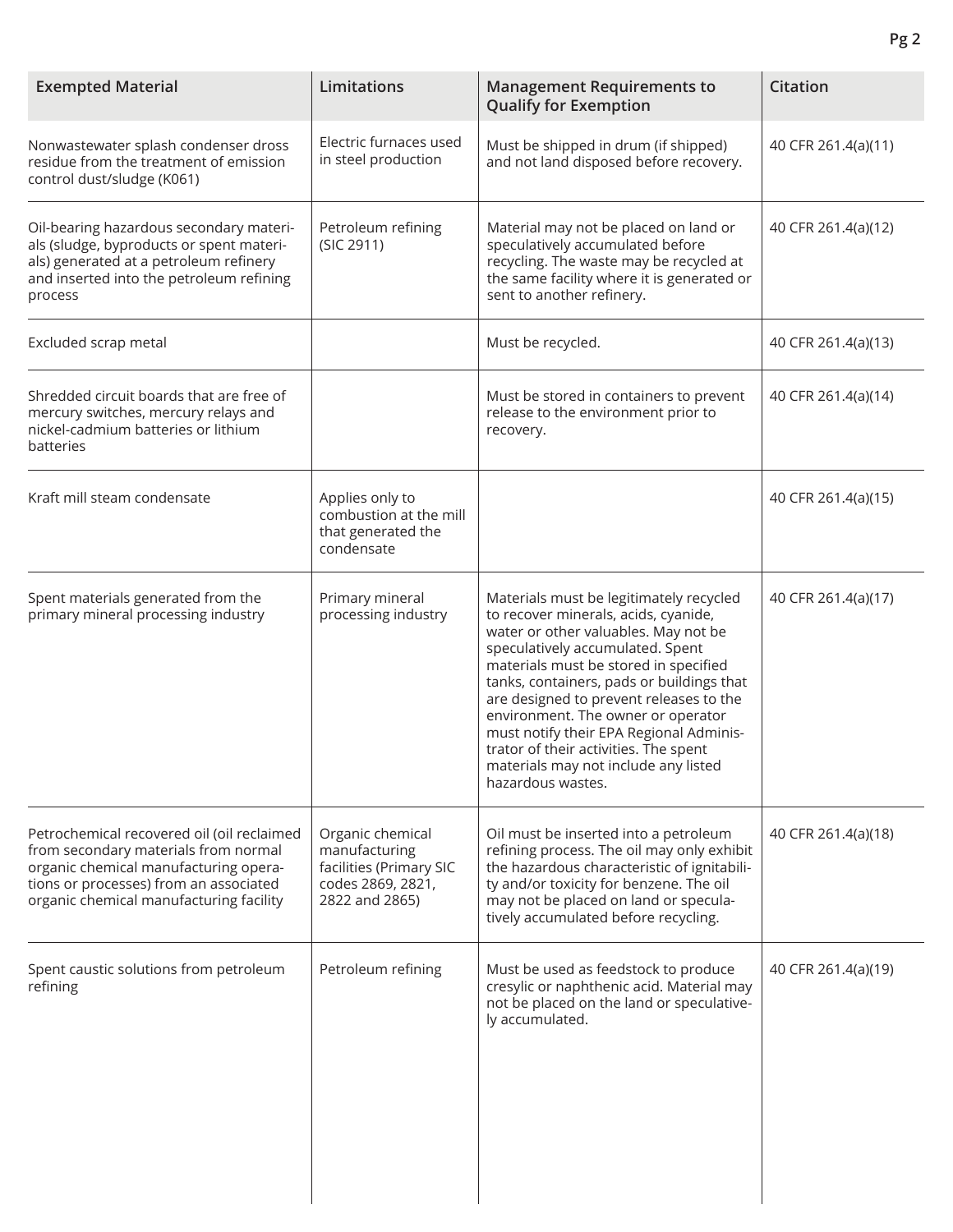| <b>Exempted Material</b>                                                                                               | Limitations | <b>Management Requirements to</b><br><b>Qualify for Exemption</b>                                                                                                                                                                                                                                                                                                                                                                                                                                                                                                                                               | <b>Citation</b>     |
|------------------------------------------------------------------------------------------------------------------------|-------------|-----------------------------------------------------------------------------------------------------------------------------------------------------------------------------------------------------------------------------------------------------------------------------------------------------------------------------------------------------------------------------------------------------------------------------------------------------------------------------------------------------------------------------------------------------------------------------------------------------------------|---------------------|
| Hazardous secondary materials used to<br>make zinc fertilizers                                                         |             | May not be speculatively accumulated.<br>Generators and handlers must submit a<br>one-time notice to their EPA Regional<br>Administrator. The secondary materials<br>must be stored in appropriate tanks,<br>containers or buildings. Generators who<br>ship these materials offsite must provide<br>notification to the receiving facility and<br>keep records of shipments for three<br>years.                                                                                                                                                                                                                | 40 CFR 261.4(a)(20) |
| Zinc fertilizers made from hazardous<br>wastes or hazardous secondary materials                                        |             | The fertilizers may not exceed metals or<br>dioxin limits. Sampling is performed<br>every six months for metals content and<br>every 12 months for dioxin content.<br>Record of sampling must be kept for 3<br>years.                                                                                                                                                                                                                                                                                                                                                                                           | 40 CFR 261.4(a)(21) |
| Used cathode ray tubes that are intact<br>and will be recycled                                                         |             | May not be speculatively accumulated.                                                                                                                                                                                                                                                                                                                                                                                                                                                                                                                                                                           | 40 CFR 261.4(a)(22) |
| Hazardous secondary materials that will<br>be legitimately reclaimed, remain under<br>the control of the generator     |             | The materials must be generated and<br>reclaimed at either the generating<br>facility or a facility that is controlled by<br>the same person as the generating<br>facility. The materials can also be<br>reclaimed through a tolling contractor.<br>The material must be contained to<br>prevent releases to the environment.<br>The material may not be speculatively<br>accumulated. Facilities must maintain<br>documentation of how the materials are<br>legitimately reclaimed. The facility must<br>meet emergency preparedness and<br>response requirements.                                             | 40 CFR 261.4(a)(23) |
| Hazardous secondary materials that will<br>be transferred to verified reclamation<br>facility for legitimate recycling |             | The material may not be speculatively<br>accumulated. The material may only be<br>handled by the generator, transporter<br>and reclamation facility and may not be<br>stored for more than 10 days during<br>transport. The material may not be<br>spent lead-acid batteries. Reclamation<br>must be legitimate. The material must<br>be contained and may not be released<br>into the environment. The material must<br>be sent to a verified reclamation facility.<br>Records must be maintained for at least<br>3 years. Generators must comply with<br>emergency preparedness and response<br>requirements. | 40 CFR 261.4(a)(24) |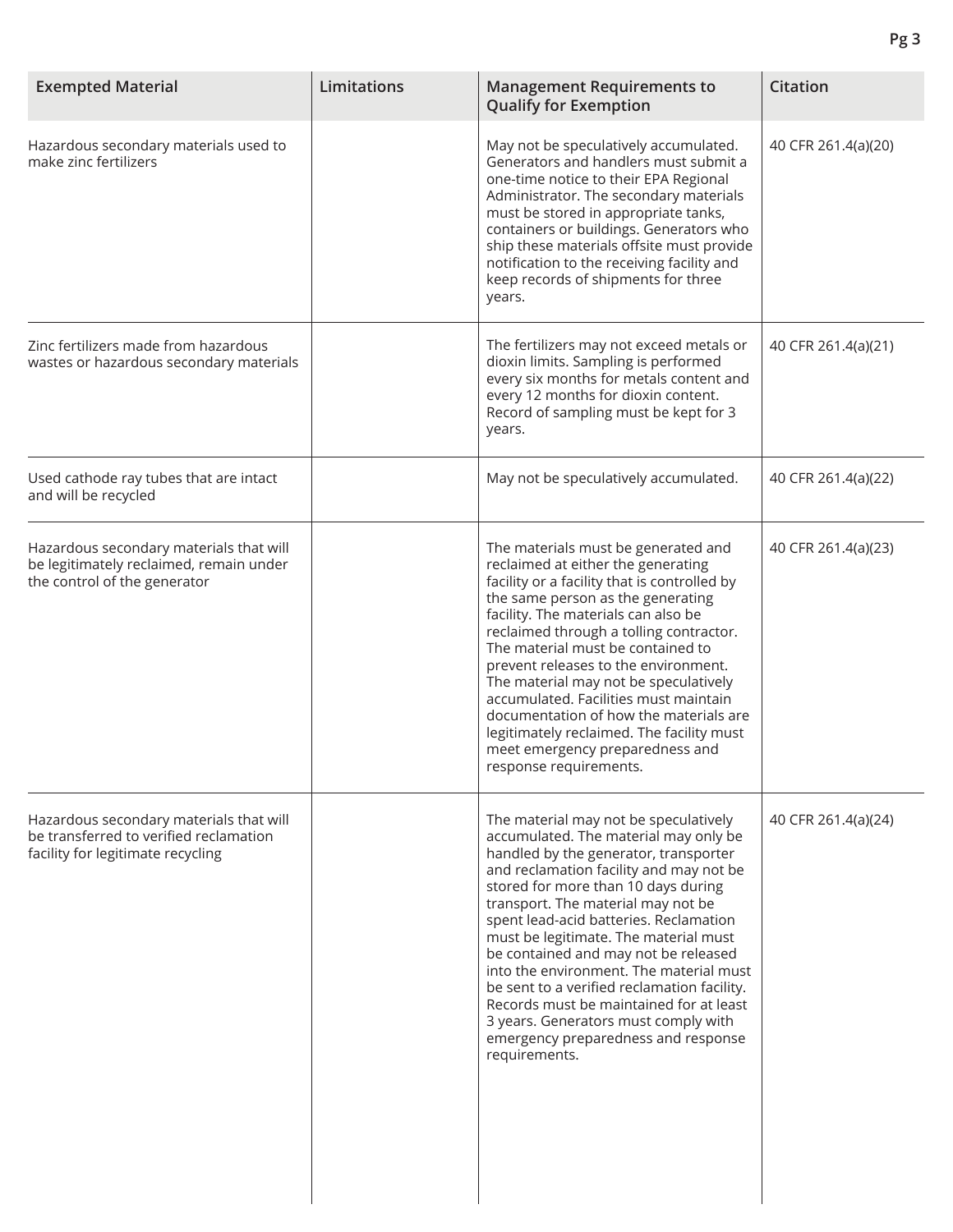| <b>Exempted Material</b>                                                                                                                                                                                                                                                                                                                                                                                                                                             | Limitations                                                                                                                                                                                                                               | <b>Management Requirements to</b><br><b>Qualify for Exemption</b>                                                                                                                                                                                                                                                                                                                                                                                                                                                                                                                                                                                                 | <b>Citation</b>     |
|----------------------------------------------------------------------------------------------------------------------------------------------------------------------------------------------------------------------------------------------------------------------------------------------------------------------------------------------------------------------------------------------------------------------------------------------------------------------|-------------------------------------------------------------------------------------------------------------------------------------------------------------------------------------------------------------------------------------------|-------------------------------------------------------------------------------------------------------------------------------------------------------------------------------------------------------------------------------------------------------------------------------------------------------------------------------------------------------------------------------------------------------------------------------------------------------------------------------------------------------------------------------------------------------------------------------------------------------------------------------------------------------------------|---------------------|
| Solvent-contaminated wipes sent for<br>cleaning and reuse                                                                                                                                                                                                                                                                                                                                                                                                            |                                                                                                                                                                                                                                           | Wipes must be accumulated, stored and<br>transported in non-leaking, properly<br>labeled, closed containers. Accumulation<br>may not exceed 180 days. The wipes<br>may not contain free liquids when<br>transported. Generators must maintain<br>documentation.                                                                                                                                                                                                                                                                                                                                                                                                   | 40 CFR 261.4(a)(26) |
| Hazardous secondary materials (consist-<br>ing of toluene, xylene, ethylbenzene,<br>1,2,4-trimethlybenzene, chlorobenzene,<br>n-hexane, cyclohexane, methyl tern-butyl<br>ether, acetonitrile, chloroform, chloro-<br>methane, dichloromethane, methyl<br>isobutyl ketone, NN-dimethylformamide,<br>tetrahydrofuran, n-butyl alcohol, ethanol<br>and/or methanol) that are generated and<br>then transported to another person for<br>the purpose of remanufacturing | Pharmaceutical<br>manufacturing (NAICS<br>325412), basic organic<br>chemical manufactur-<br>ing (NAICS 325199),<br>plastics and resins<br>manufacturing (NAICS<br>325211) and/or paints<br>and coatings manufac-<br>turing (NAICS 325510) | Solvents listed must have been commer-<br>cial grade and used for reacting, extract-<br>ing, purifying or blending chemicals in a<br>designated industry. After remanufac-<br>turing, use is limited to reacting, extract-<br>ing, purifying or blending within a<br>specified industry or as an ingredient in<br>a product. The remanufactured solvent<br>may not be used for cleaning or<br>degreasing oil, grease or similar materi-<br>als from textiles, glassware, metal<br>surfaces or other articles. Both the<br>generator and remanufacturer must<br>notify their EPA Regional Administrator<br>and keep records of activities for at least<br>3 years. | 40 CFR 261.4(a)(21) |

## **Solid Wastes which are Not Hazardous Wastes**

| <b>Exempted Material</b>                                                                                                                                                               | Limitations                                                                                                                                                                                            | <b>Management Requirements to</b><br><b>Qualify for Exemption</b>                                                                                                                     | Citation           |
|----------------------------------------------------------------------------------------------------------------------------------------------------------------------------------------|--------------------------------------------------------------------------------------------------------------------------------------------------------------------------------------------------------|---------------------------------------------------------------------------------------------------------------------------------------------------------------------------------------|--------------------|
| Household wastes                                                                                                                                                                       | Wastes from single<br>and multiple family<br>residences, hotels and<br>motels, bunkhouses,<br>ranger stations, crew<br>quarters, camp-<br>grounds, picnic<br>grounds and day-use<br>recreational areas | The resource recovery facility that<br>manages the waste receives only waste<br>from households and/or commercial or<br>industrial sources that does not contain<br>hazardous wastes. | 40 CFR 261.4(b)(1) |
| Solid wastes returned to the soil a<br>fertilizers                                                                                                                                     |                                                                                                                                                                                                        | Must have been generated by the<br>growing hand harvesting of agricultural<br>crops or the raising of animals, including<br>animal manures.                                           | 40 CFR 261.4(b)(2) |
| Mining overburden                                                                                                                                                                      |                                                                                                                                                                                                        | Wastes must be returned to the mine<br>site.                                                                                                                                          | 40 CFR 261.4(b)(3) |
| Fly ash waste, bottom ash waste, slag<br>waste, flue gas emissions control waste or<br>associated products generated primarily<br>from the combustion of coal or other<br>fossil fuels |                                                                                                                                                                                                        |                                                                                                                                                                                       | 40 CFR 261.4(b)(4) |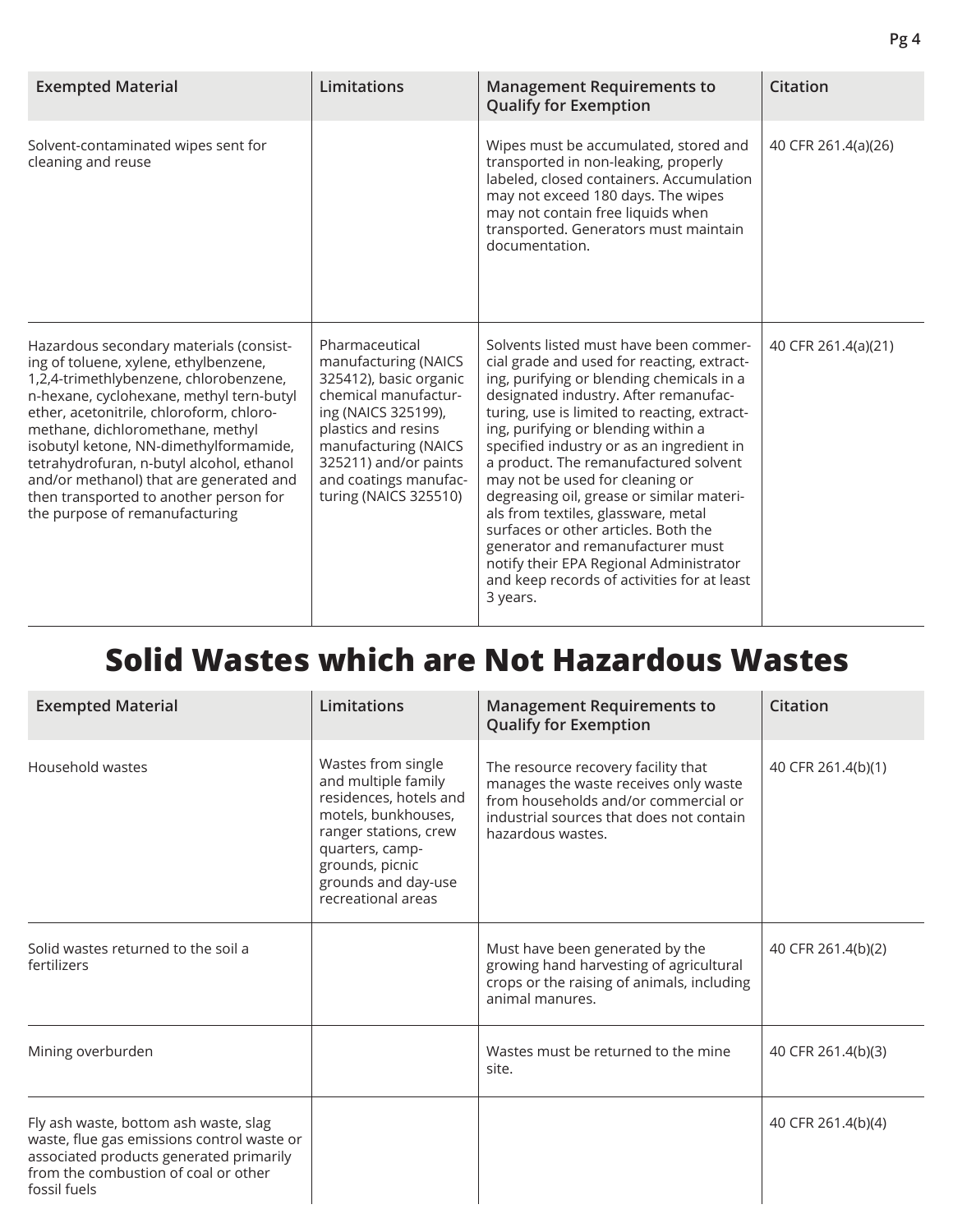| <b>Exempted Material</b>                                                                                                                                                                                                                                                                                                                                                                                                                                                                                          | <b>Limitations</b>                                                                               | <b>Management Requirements to</b><br><b>Qualify for Exemption</b>                                                                                                                                                                                                                 | <b>Citation</b>     |
|-------------------------------------------------------------------------------------------------------------------------------------------------------------------------------------------------------------------------------------------------------------------------------------------------------------------------------------------------------------------------------------------------------------------------------------------------------------------------------------------------------------------|--------------------------------------------------------------------------------------------------|-----------------------------------------------------------------------------------------------------------------------------------------------------------------------------------------------------------------------------------------------------------------------------------|---------------------|
| Drilling fluids, produced waters and other<br>wastes                                                                                                                                                                                                                                                                                                                                                                                                                                                              | Exploration, develop-<br>ment or production of<br>crude oil, natural gas<br>or geothermal energy |                                                                                                                                                                                                                                                                                   | 40 CFR 261.4(b)(5)  |
| Wastes which fail the test for the Toxicity<br>Characteristic only for chromium                                                                                                                                                                                                                                                                                                                                                                                                                                   |                                                                                                  | "The waste is generated from an<br>industrial process which uses trivalent<br>chromium exclusively and the process<br>does not generate hexavalent chromi-<br>um; including specified chrome<br>trimmings, buffing dusts, sewer screen-<br>ings and wastewater treatment sludge." | 40 CFR 261.4(b)(6)  |
| Solid waste from the extraction, beneficia-<br>tion and processing of ores and minerals                                                                                                                                                                                                                                                                                                                                                                                                                           |                                                                                                  | Waste is limited to 15 specific sources.                                                                                                                                                                                                                                          | 40 CFR 261.4(b)(7)  |
| Cement kiln dust waste, unless generated<br>at a hazardous waste burning facility                                                                                                                                                                                                                                                                                                                                                                                                                                 |                                                                                                  |                                                                                                                                                                                                                                                                                   | 40 CFR 261.4(b)(8)  |
| Discarded arsenical-treated wood or<br>wood products that fail the Toxicity<br>characteristic for Hazardous Waste Codes<br>D004-D007 (arsenic, barium, cadmium or<br>chromium)                                                                                                                                                                                                                                                                                                                                    |                                                                                                  |                                                                                                                                                                                                                                                                                   | 40 CFR 261.4(b)(9)  |
| Petroleum-contaminated media and<br>debris that fails the Toxicity characteristic<br>for waste codes D018-D043 and is subject<br>to 40 CFR 280 (technical standards and<br>corrective action requirements for owners<br>and operators of underground storage<br>tanks)                                                                                                                                                                                                                                            |                                                                                                  |                                                                                                                                                                                                                                                                                   | 40 CFR 261.4(b)(10) |
| "Injected groundwater that fails the<br>Toxicity Characteristic for waste codes<br>D018 through D043 that is reinjected<br>through an underground injection well<br>pursuant to free phase hydrocarbon<br>recovery operations undertaken at petro<br>pursuant to free phase hydrocarbon<br>recovery operations undertaken at<br>petroleum refineries, petroleum market-<br>ing terminals, petroleum bulk plants,<br>petroleum pipelines and petroleum<br>transportation spill sites prior to January<br>25, 1993" |                                                                                                  |                                                                                                                                                                                                                                                                                   | 40 CFR 261.4(b)(11) |
| Used chlorofluorocarbon refrigerants<br>from totally enclosed heat transfer<br>equipment, including mobile air condi-<br>tioning systems, mobile refrigeration and<br>commercial and industrial air condition-<br>ing and refrigeration systems that use<br>chlorofluorocarbons as the heat transfer<br>fluid in a refrigeration cycle                                                                                                                                                                            |                                                                                                  | The refrigerant must be reclaimed for<br>further use                                                                                                                                                                                                                              | 40 CFR 261.4(b)(12) |

**Pg 5**